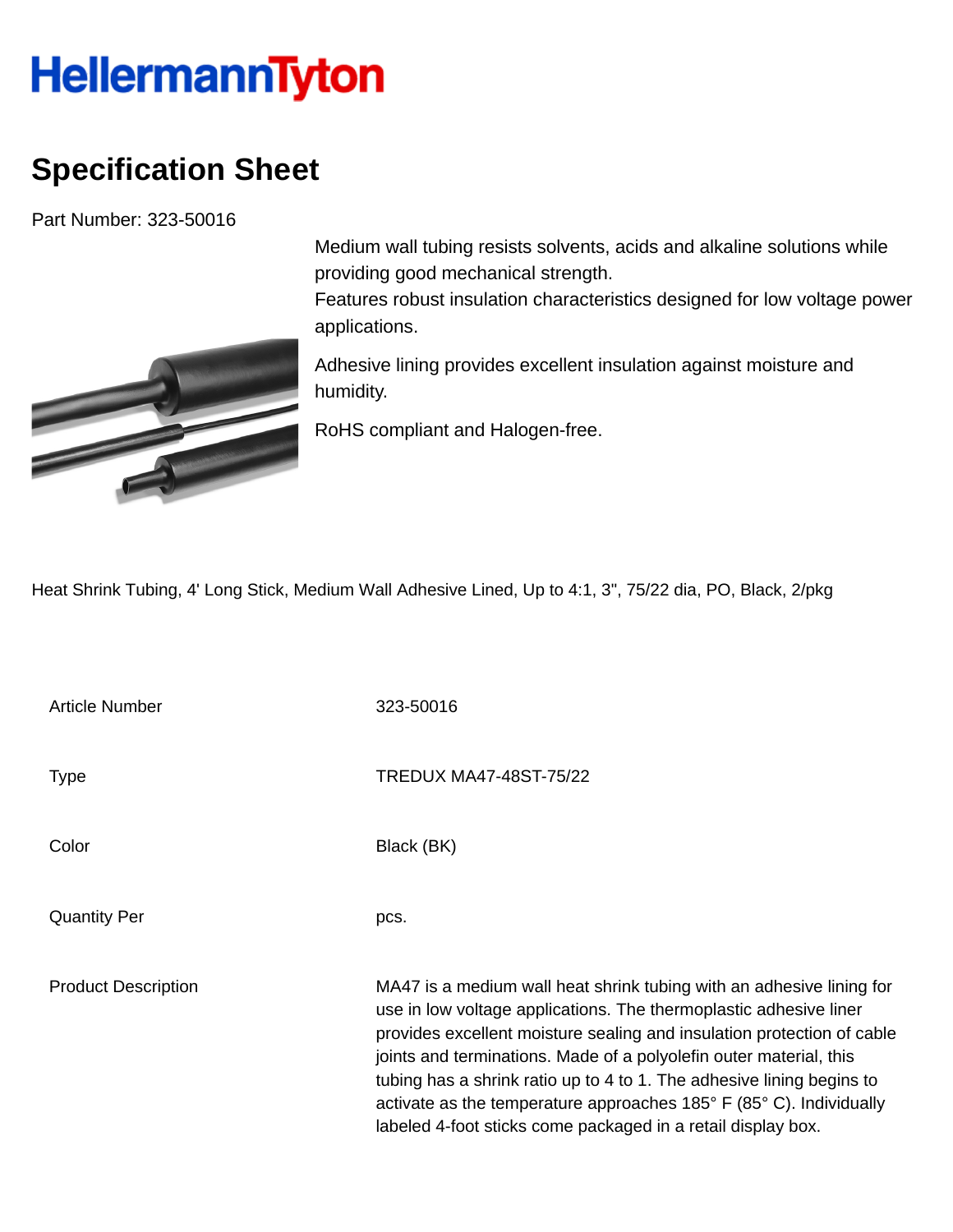| <b>Short Description</b>     | Heat Shrink Tubing, 4' Long Stick, Medium Wall Adhesive Lined, Up<br>to 4:1, 3", 75/22 dia, PO, Black, 2/pkg |  |
|------------------------------|--------------------------------------------------------------------------------------------------------------|--|
| <b>Global Part Name</b>      | TREDUX MA47-48ST-75/22-PO-X-BK                                                                               |  |
| Length L (Imperial)          | 4.0                                                                                                          |  |
| Length L (Metric)            | 1.0                                                                                                          |  |
| Voltage Range                | Low voltage                                                                                                  |  |
| Variant                      | Medium-Wall                                                                                                  |  |
| Nominal Diameter (Imperial)  | $\ensuremath{\mathsf{3}}$                                                                                    |  |
| Nominal Diameter (Metric)    | 75                                                                                                           |  |
| Wall Thickness WT (Imperial) | .12                                                                                                          |  |
| Wall Thickness WT (Metric)   | 3.0                                                                                                          |  |
|                              |                                                                                                              |  |
| Material                     | Polyolefin, cross-linked (PO-X)                                                                              |  |
| <b>Material Shortcut</b>     | PO-X                                                                                                         |  |
| Adhesive                     | Hot melt adhesive                                                                                            |  |
| Flammability                 | Not flame retardant                                                                                          |  |